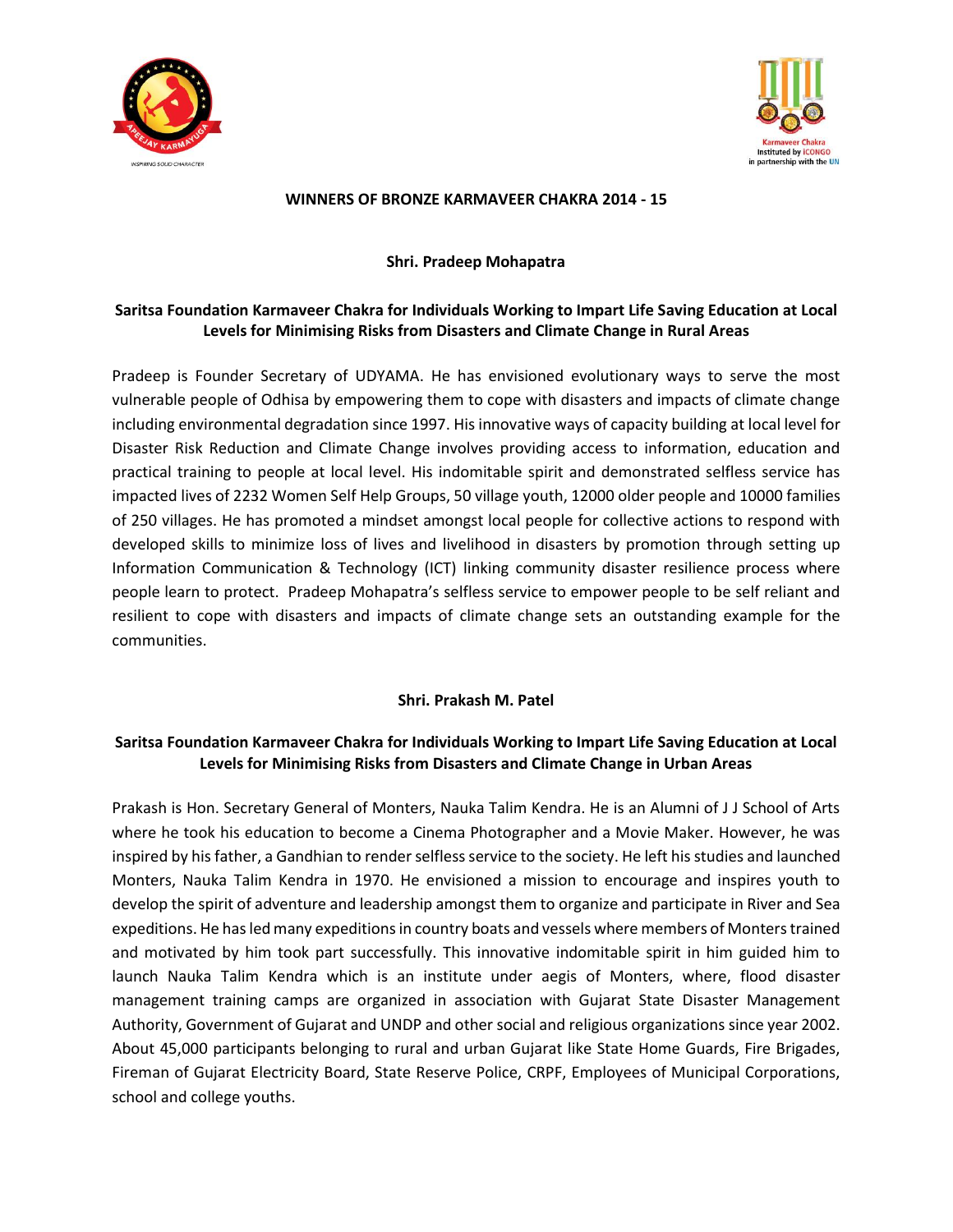



#### **Ms. Guna Selvi Amma**

#### **PAPCP Karmaveer Chakra for Caring For Others**

Ms. Guna Selvi Amma aged 64 yrs is a resident of Bangalore and started going to PAPCP from January 2013 to accompany her sister's son for rehabilitation. She does not only what is assigned to her as her job but also does anything & everything that needs to be done, on her own without prompting. She helps in moving the wheelchair of boys and girls, assists in feeding the children and even does the washing of cups and saucers. She was adjudged as the Best Caregiver and was awarded with the PAPCP Meritorious Award Trophy in December 14. She is very pleasant and dynamic.

#### **Sri. Chethan Sharma**

#### **PAPCP Karmaveer Chakra for Caring For Others**

Chethan, aged 30 years is a student of PAPCP for the past 2 ½ years. He is fluent in Kannada, Hindi and Telugu and can read & write English. He is trained in computer Data entry on MS Word, Excel and customized software. He is also trained in back office work and in making different types of newspaper bags. During the course of stay with PAPCP, he was found sincere, honest and of helping nature. He assisted voluntarily to wheelchair boys and girls in their movement in the Center without hesitation and did all the assigned jobs to satisfaction. PAPCP Merit Award was also given to him in December 2014 for being the Best Volunteer. He is independent and mobile today. PAPCP has no hesitation in recommending Chethan Sharma in any repetitive job/ collection/ delivery job.

## **Ms. Geeta Sahai**

## **Dhoon Foundation Karmaveer Chakra for Parents of Special Children for Creating Awareness about the Therapeutic Effect of Music and Dance**

Geeta is a writer, documentary film maker and a radio professional. Her short stories have won international awards. She has been working in the field of Mental Health, particularly Special Children, since last 10 years. She began a media campaign by starting a weekly show on Special Children, particularly the problems faced by the parents of a special girl child on FOCUS TV. She has been continuously writing articles and making documentary films on Special children. In 2012 she received an international Scholarship to make a documentary film on 'Changemaker – profiling the life, times and work of a change maker in the area of Special Children.' In near future she hopes to bring out a book on her journey, experiences and achievements of Special Children.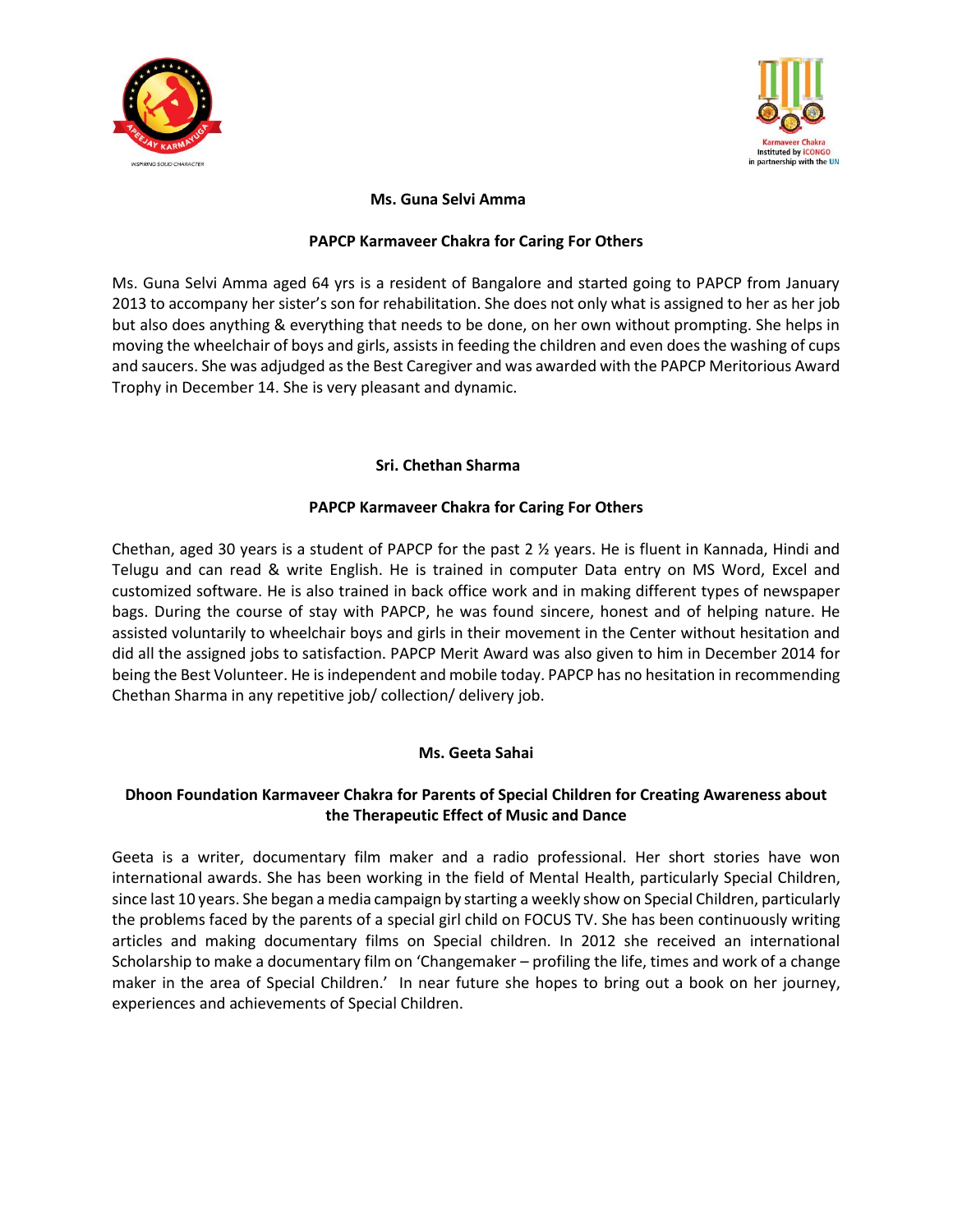



## **Ms. Madhureeta Anand**

## **Dhoon Foundation Karmaveer Chakra for Parents of Special Children for Creating Awareness about the Therapeutic Effect of Music and Dance**

An independent filmmaker; she goes between documentary filmmaking and directing narrative feature films. Extremely prolific, she has directed two feature films, written five feature films, directed many documentary films and series, spanning an array of genres. Her documentary films have been telecasted on international channels such as BBC, Channel 4, Discovery and National Geographic. Many of her films have won national and international awards. Madhureeta's second feature film is titled "Kajarya", premiered at The Dubai International Film Festival. Madhureeta founded and is the festival director of the only Digital Film Festival in the country; the 0110 Digital Film Festival. In 2006, she was awarded with the Silver Conch at the Mumbai International Film Festival for her film 'Walking on a Moonbeam'.

#### **Mr. Dinesh Dayal**

#### **The Dipsites Association Karmaveer Chakra for Alumnus Taking the Most Significant Social Initiative**

Dinesh Dayal MBA '84, is Chief Operating Officer at L'Oreal in Mumbai. Dinesh has been working at L'Oreal for 21 years, since his graduation from INSEAD. He has been based in France, Thailand and now India. Choosing to take an MBA at INSEAD in particular he preferred the European alternative to the stereotype of Indians going to the US as he was looking for a complete "life" experience and not merely a business education. As Alumnus of DPS Mathura Rd. he has contributed richly to the DPS Alumni Association by encouraging the Western India Chapter, Mumbai of the DPS Alumni association to grow to 250 in a short period of time. Heading the INSEAD National Alumni Association based in Mumbai, the regional representatives being developed in Delhi and Bangalore under his guidance. He completed his college from St. Stephens, Delhi University in 1979. His hobbies include snorkelling and off road motor biking.

## **Mr. Vipul Sachdev**

#### **The Dipsites Association Karmaveer Chakra for Alumnus Taking the Most Significant Social Initiative**

Vipul Sachdev is an alumnus of DPS Mathura Rd., 1977. He is the CEO and Managing Director of Zara International - a leading ferrous and non ferrous metal manufacturer and supplier globally. He has faithfully attended the Alumni events over last 30 years and spearheaded many eg. blood donation camps, tree planting, sports day and annual dinners. He has been a key contributor in building an effective service to the ever increasing DPS alumni - helping them effectively network and improve careers. He has made significant investment of his time in service to the first ever Career Growth Workshop with alumni from around the globe sharing their experience with DPS students at High School level, 'the element of personal discovery', truths about capacity for achievement, balance, and fulfilment, in some defined professional areas. He is also leading the initiative to include alumni from 140 plus DPS schools into the Alumni Association. He is a global traveller, and enjoys playing the violin.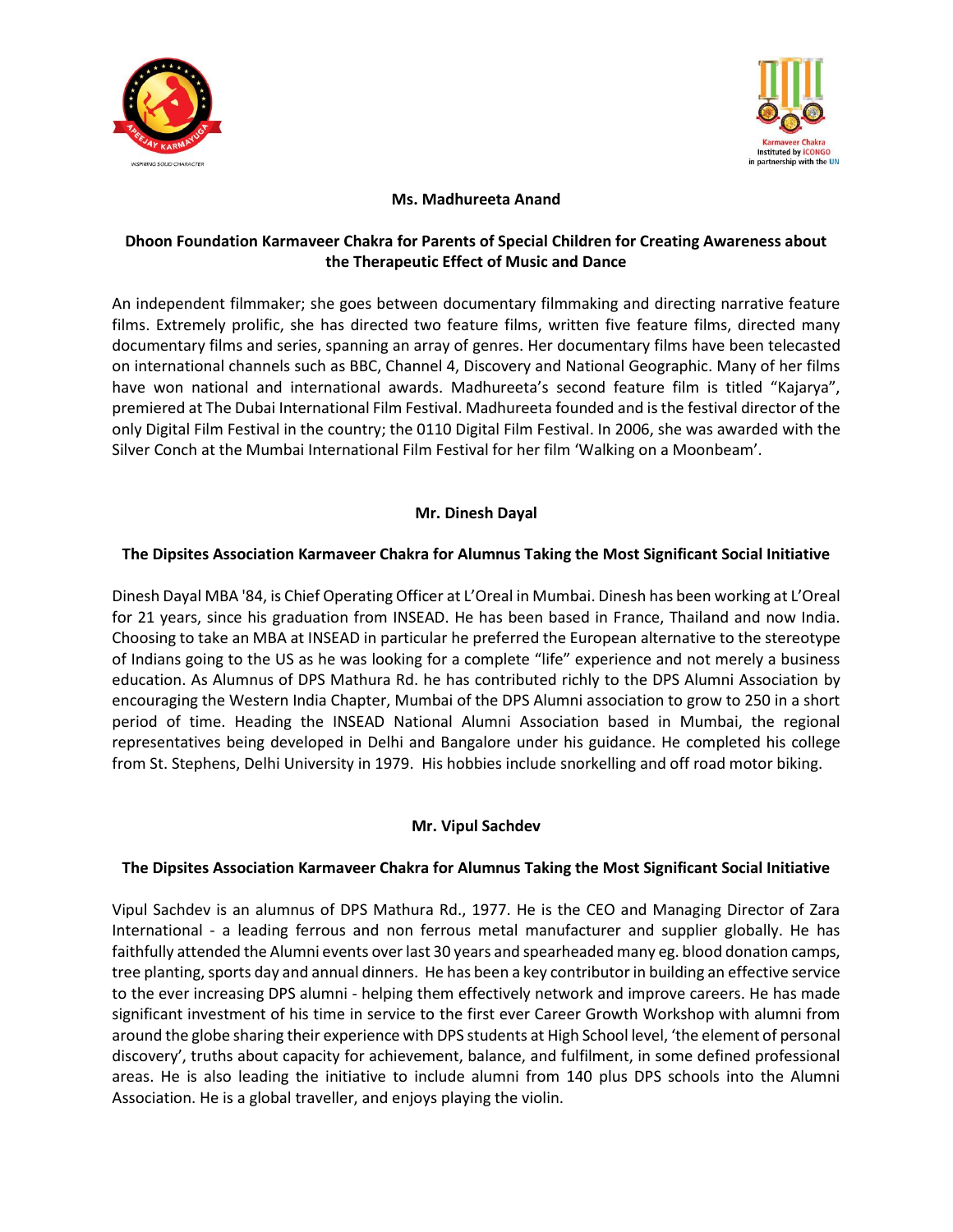



#### **Mr. Rajat Tandon**

#### **The Dipsites Association Karmaveer Chakra for Young Samaritan Alumnus' (Under 50 years of age)**

Rajat is an alumnus of DPS Mathura Rd., 1987. He graduated from Hansraj College, Delhi University in 1990 and is now Associate Director at Investors Clinic, Noida, a premier real estate consulting organization with more than 75000 satisfied customers. His contribution to the DPS Alumni Association has been outstanding, including his key contribution being cosponsoring DPS Alumni events and assisting in strengthening the association team. He has given personal time and attention in encouraging alumni from 140 DPS schools in India and overseas to join in, helping the association expand the profile. He has spearheaded reformatting the Annual DPS alumni dinner event wherein versatile, eloquent, charming, mesmerizing Dipsite musicians, singers, performers, dancers, comics, ventriloquists & Puppeteers entertain us. This becomes an opportunity for young Dipsites to showcase their passion, aspirations, talent. Henceforth this will be a Melodious Musical Extravaganza celebrating the spirit of excellence and this will form the theme of the evening bringing together various age-groups. He has been a National level skating champion and is extremely regular in his visits to the gym.

## **Mr. Rajesh Chugh**

## **The Dipsites Association Karmaveer Chakra for Young Samaritan Alumnus' (Under 50 years of age)**

Mr. Chugh is an alumnus of DPS Mathura Rd. and Bhagat Singh College of Commerce, Delhi University. He completed LLB, and then switched careers into Food production and service, now heading the famous family venture M/S NIZAM'S KATHI KABAB, a multi unit restaurants chain with a 7 city footprint in India. The success of the first Career Growth Workshop at DPS, Sector 45, Gurgaon in 2014 is a testament to his relentless dedication, commitment and outstanding service to the initiative. 25 Dipsites got together to provide an illuminating inside into the journey of their careers including three beamed in via video conferencing from Tokyo, USA and Dubai. In a world buzzing with endless advice on which career to choose, what to do after school, this Workshop created a quiet space where High School DPS students can hear senior Dipsites about their journey; and begin to think differently. He has been a National level Swimmer, having participated and excelled in various competitive aquatics events.

## **Mr. Rakesh J Dashpute**

## **Omashram Karmaveer Chakra for Corporate Trainer & Motivational Speaker**

Rakesh, born and brought up in Maharashtra, is a Software Engineer, Yoga Consultant and Social Worker. For the past 15 years, Rakesh has done more than 27 Certifications in Yoga from reputed institutes such as Yog Vidhya Dham, Kaivalayadham, Pune University, BKS Iyengar, Bihar School of Yoga, etc. He has done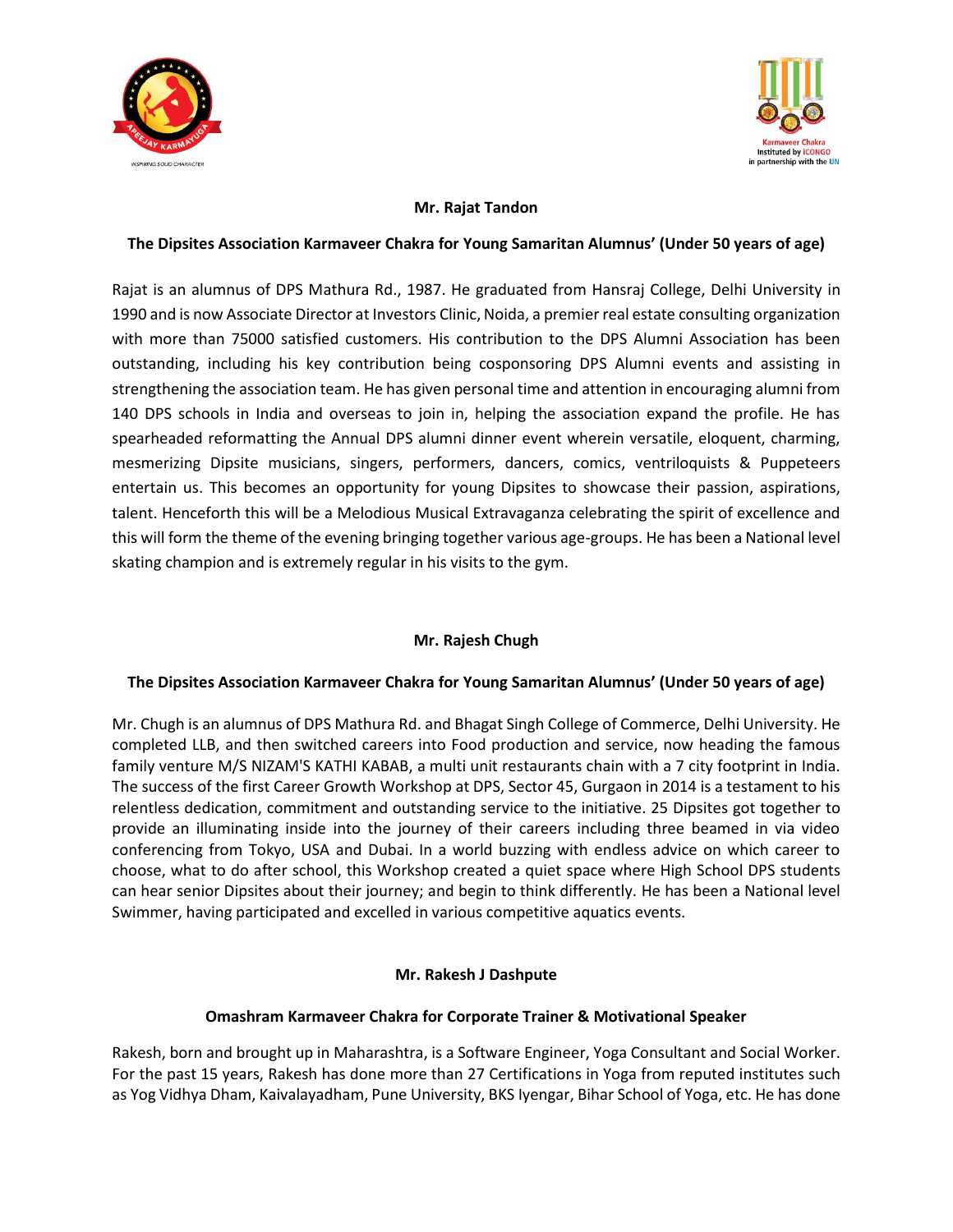



M.Sc. in Yoga from Swami Vivekananda Yoga Anusandhana Samsthana (Svyasa) Yoga University, Bangalore. He has also done M.S (Computer Science) from Pune University. He is certified PLR (Past Life Regression) Therapist. Currently he is pursing Ph.D. in Yoga. He started doing Yoga at the age of 13. He has been practicing Yoga asana, Pranayama and Dhyana for the past 20 years. He taught around 1000+ people in last 15 + years and also conducted Yoga training for corporate such as Intel, Wipro, Uniworld, IBM, Infosys, AUDI, etc. He bagged lot of awards in the field of study and yoga. Rakesh has written several articles on this subject in various magazines and journals. He started his social work at the age of 15 by teaching underprivileged children for free and he is able to touch lives of almost 1000 of needy children, old aged people and disabled. He planted 10,000 trees in last ten year and plans to plant another 100,000 trees in next five years.

#### **Mr. Ajay Mittal**

## **Rice Bucket Challenge Karmaveer Chakra for Ideas Bucket Challenge**

Ajay Mittal has started the #15From2015Challenge for blood donation in his hometown Kolkata on the first Sunday of 2015. A budding social activist who also runs an educational consultancy start-up says that his #15From2015Challenge seeks to create awareness and actively engage the youth to become regular voluntary blood donors to bridge the supply-demand gap in India. "India has an estimated annual shortfall of 30 lakh units of blood. All it takes is 15 minutes of one's time in 2015 and this little noble act can save lives. When I did my first blood donation, it felt like I was gifting life to someone. I felt that this act helped me transfer life force into someone somewhere in need." So far, he has motivated 90 people to donate so far. He uses Facebook and his own network to spread the message.

## **Mr. Akshay Gunteti**

## **Rice Bucket Challenge Karmaveer Chakra for Ideas Bucket Challenge**

Akshay Gunteti, an entrepreneur from Hindupur in Andhra Pradesh, is into building a clean and green India through a national organization which will have volunteers in every city. He says "Our volunteers will go in and around their city to check for public places which are unhygienic. They will click pictures, shoot videos and estimate cost to clean that area. Our core team will collect data from volunteers and the upload the info in our portal. Corporate and individual contributors across the country will then select any area of their choice and pay through online/ offline modes. Our volunteers will go to the area, clean it and use the funds collected for painting, arranging benches, a small garden, etc. After the work is done, that place will be named after the contributors. This will ensure places are cleaned and credit goes to volunteers and contributors." He has begun this initiative online by launching a Facebook page in January 2015.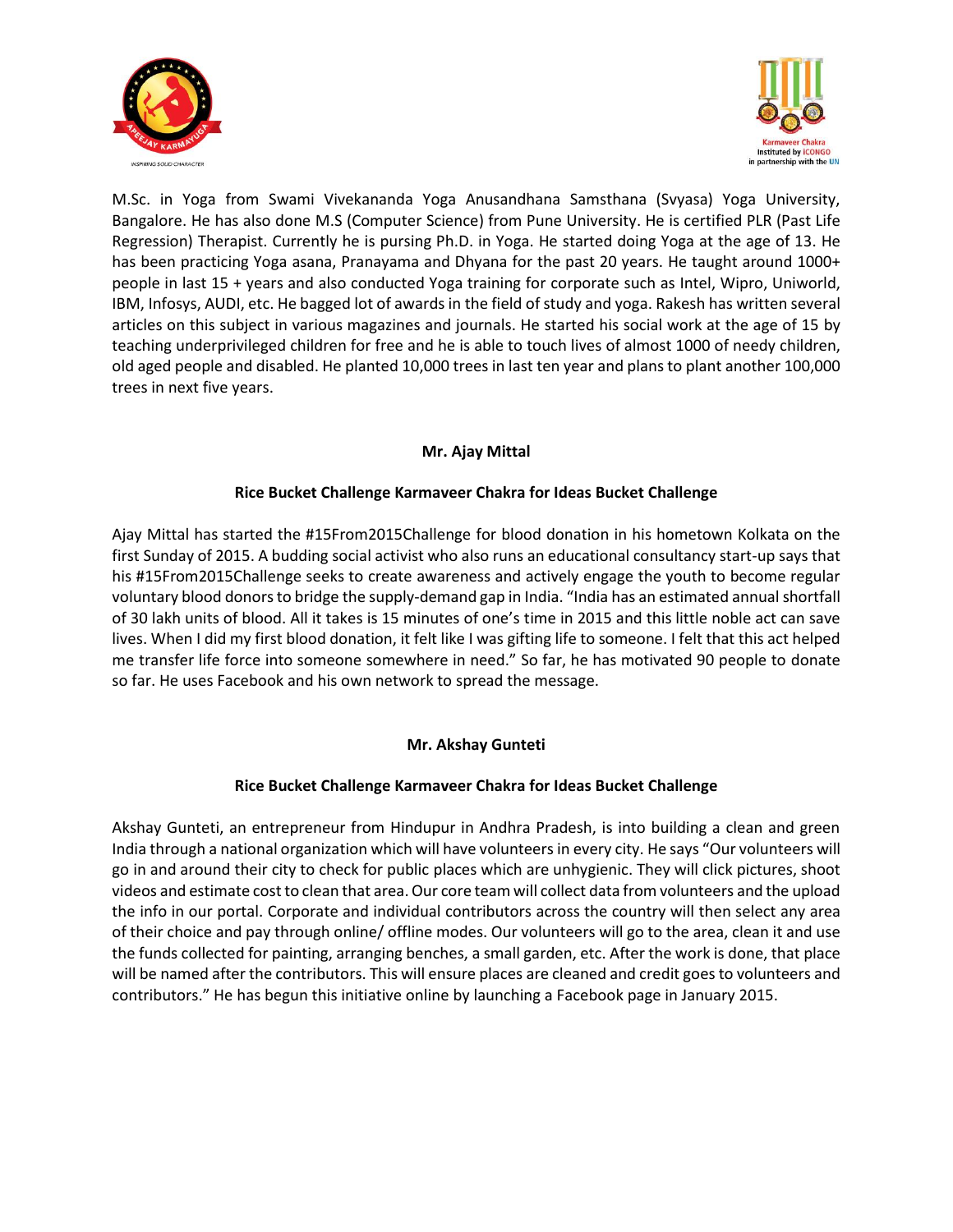



#### **Sheikh Altaf Hussain**

#### **CEEO Karmaveer Chakra for Social Work**

Sheikh Altaf Hussain, a dedicated social worker and founder of (CEEO) Cultural Educational and Environmental Organization (NGO) which works in Jammu and Kashmir State including Ladakh and Kargil region. His main aim is towards strengthening the roots of national integration and communal harmony in the state. It is his hard work that connects nearly about 15,000 volunteers and 32 District coordinators across the state working voluntarily for the organization. His main activities are Free Education, Women Empowerment, Ladies First, Computer Must, Go Green with CEEO, Skill Training, TB care and Control awareness, Condensed course for women, Art, Music and Theatre Training.

#### **Mr. Mujeeb Ali**

#### **CEEO Karmaveer Chakra for Women Empowerment**

A young Graduate from University of Delhi, working voluntarily for people in Jammu and Kashmir state, especially connecting with youth, who are willing to study and earn their livelihood. He is hardly in his 20's, believing to change the picture of Kashmir division of state by making youth to utilize their capabilities. Carrying everyday activities like awareness programs, community meetings and opening up of skill centers for women and much more. The main aim of his life is to connect people with natural resources with a sense of sustainable development. The main concern is to utilize technology and innovate something new for the empowerment of people, he believes in schooling, where environment would be an ideological teacher rather to mug up the facts, a human being should understand the philosophy and could share the human values throughout the world. The main aim is to empower people of Jammu and Kashmir State both socially and economically. His battle is continuing in reforming the state.

#### **Mr. Chandramani V. Yadav**

#### **PAWS – Mumbai iCONGO Karmaveer Chakra for Animal Welfare and Environment Protection**

Chandramani from Mumbai is a coaching class teacher and an animal lover, associated with Plant & Animals Welfare Society - Mumbai (PAWS-Mumbai) as rescue team member since 2002, taking active part in animal welfare activities like feeding strays; rescuing and rehabilitating wildlife; taking part in first aid and vaccination camp for stray; collecting documents under Right to Information - RTI regarding animals and environment issues; Inspecting Zoo's and Circus. He is Hon. Animal Welfare Officer of Animal Welfare Board of India - AWBI, Ministry of Environment & Forests, Govt. of India and Committee to Monitor Animal Welfare Laws in Maharashtra, Appointed by Hon. Bombay High Court. He is also a volunteer of Wildlife Crime Control Bureau - WCCB. He is also the Founder and Secretary of Parivartan Pratishthan, a registered organization working for Social, Educational, Health, Medical, Sports in Mumbai.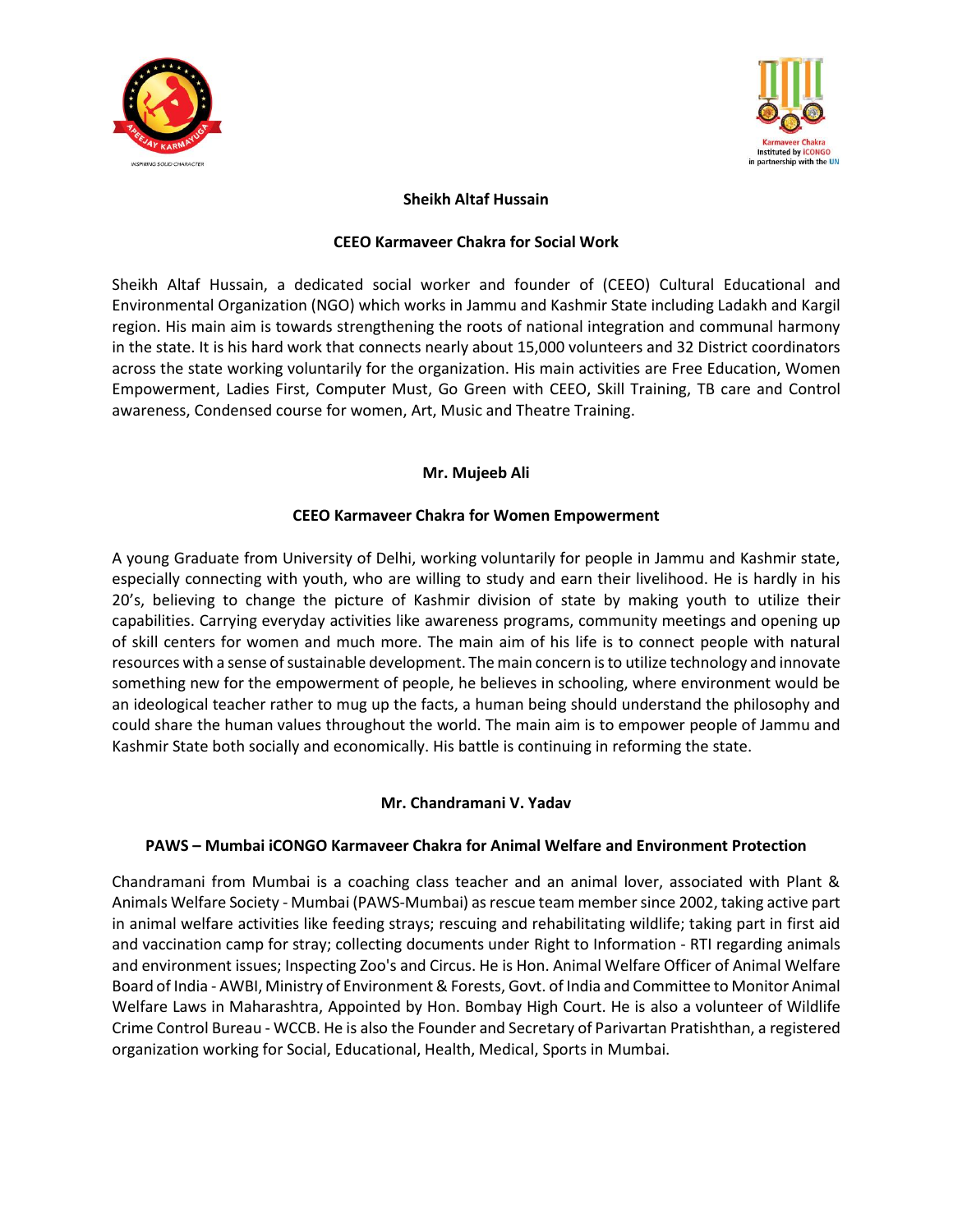



## **Ms. Farhana Saifi**

#### **Aseem Asha Foundation Karmaveer Chakra for Creating Social Change through the Medium of Art**

Farhana lives in Okhla slums of Delhi. She is a student of class 12<sup>th</sup> and has been making Tagore's reproductions for last couple of years. She is busy in making a series of PICTORIAL CALLIGRAPHS telling the stories of the heroines of Tagore and plans to exhibit her work in Delhi on the death anniversary of Tagore this year. She has made a calligraph which shows the life of DAMINI from the story of CHATURANGA. Farhana tries to show the temperament and moods of Damini. She also catches the details of her desires and frustration through this pictorial calligraph. She also experiments in Surrealisitic style by making a huge hand with huge fingers like dancing fire. She has created and documented Sufi and Tagore stories through her creative style of painting to bring social change. She has also painted the female characters of films by eminent film director Mr. Shyam Benegal after watching his famous women oriented films. She leads the art group and inspires other girls from their community to bring social change through arts.

#### **Ms. Adeeba Saifi**

#### **Aseem Asha Foundation Karmaveer Chakra for Creating Social Change through the Medium of Art**

Adeeba lives in Okhla slums of Delhi. She is a student of class  $10<sup>th</sup>$  and has been making Tagore's reproductions for last couple of years. Adeeba shows story of a woman whose name is KUMUDNI from 'JOGA-JOG' written by Rabindranath Tagore. Her pictorial calligraph shows a clash between two antipodal concepts of marital love & sex as represented by an affluent, Madhusudan and a very sophisticated, refined and sensitive 19 year old woman - KUMUDNI who firmly believes in Hindu ideals of womanhood and traditional concepts of wifehood. Adeeba boldly chooses very vibrant but sophisticated colors to show the mood and temperament of KUMUDNI. Her approach and tones are feminist because she also relates to the stories of Tagore with their surrounding which is male dominated and patriarchal in nature. Adeeba has created and documented Sufi and Tagore stories through her creative style of painting to bring social change. She has also painted the female characters of films by eminent film director Mr. Shyam Benegal after watching his famous women oriented films. She leads the art group and inspires other girls from their community to bring social change through arts.

#### **Ms. Kiran Rai**

#### **Aseem Asha Foundation Karmaveer Chakra for Bringing Social Change through Media**

Kiran has been a regular anchor presenter of Aseem Asha Foundation's 20 UDAAN COMMUNITY FILM FESTIVALS. She has been the assistant producers of many short films produced by Flying Birds of India and Aseem Asha Foundation. She has inspired several girls from Muslim Community in spite of being a Non Muslim. She is a good example of Communal Harmony. She encouraged many young students from community to study further and regularly counseled them. After getting a full time job she has been helping in her own way to some of the neediest students of the Aseem Asha Foundation.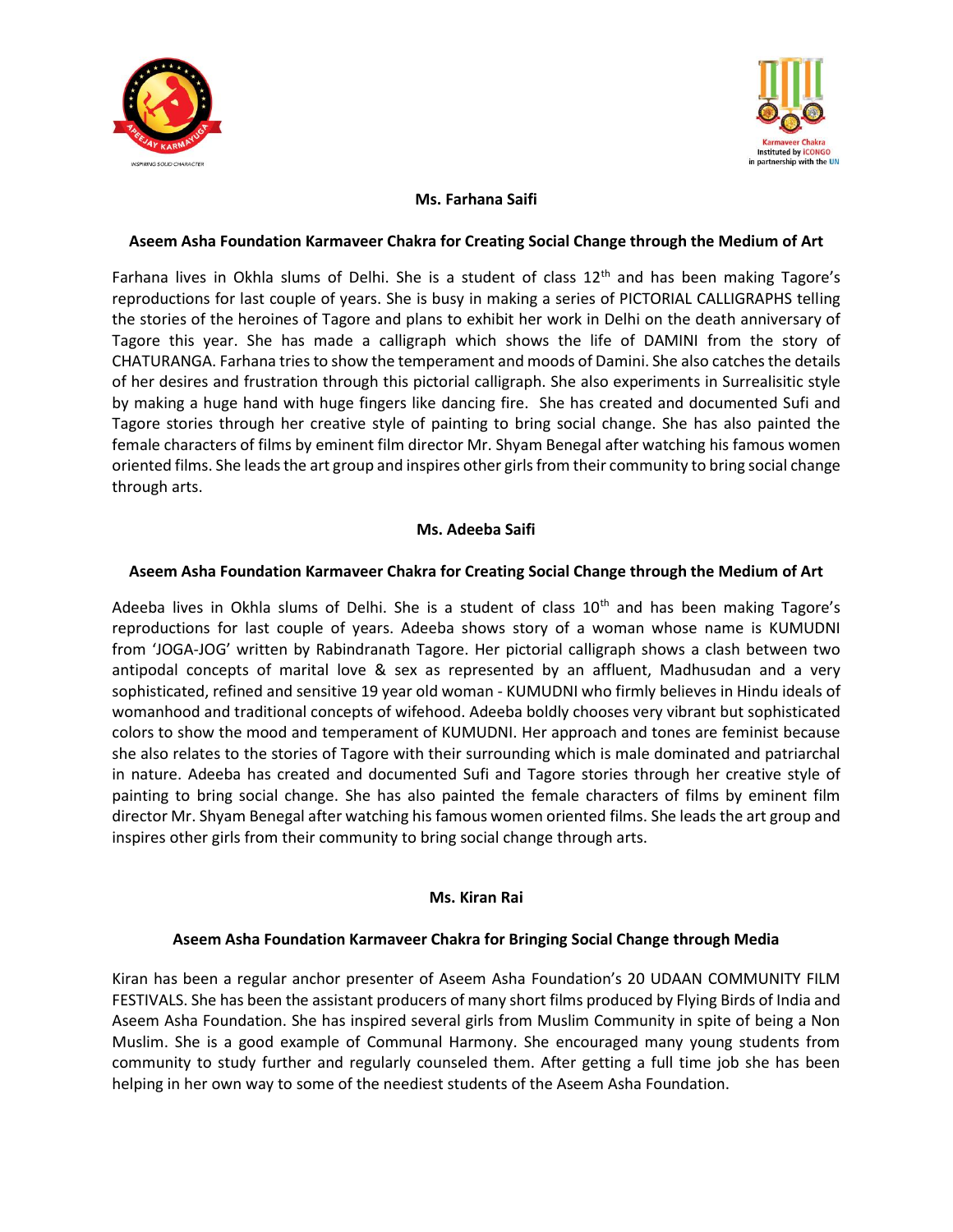



# **Mr. Aviral Joshi**

#### **Aseem Asha Foundation Karmaveer Chakra for Bringing Social Change through Media**

Aviral is pursuing BJMC from IP University. His journey through these 1.5 years has been a great experience that has brought a sense of self confidence in his life. It commenced with "HOLY WATER" where he met a wonderful person Mr. Aseem Asha at St, Mary's School, Dwarka in a film making workshop who has been his inspiration of getting into Film Making .The movie was about water problems of Dwarka where they went to religious leaders and requested them to guide the devotees not to waste water. Then he got admission to IP University and took an initiative of making his production house "The Artist Enclave" which has been followed and subscribed by few people on Facebook and Youtube. He also made few movies on some social issues like respecting differently abled citizens, Swach Bharat Abhiyan, Anti Ragging, obeying traffic rules, etc.

#### **Ms. Samedhika Datt**

## **Aseem Asha Foundation Karmaveer Chakra for Youth Empowerment**

Samedhika was born and brought up in Delhi and her schooling was from Welham Girl's School, Dehradun. She came to know about the social problems while studying with some girls on special scholarships from marginalized communities of Dehradun. She worked with Flying Birds of India team of Aseem Asha Foundation for couple of days and learned the art of making short films. She visited slum communities while shooting for her films in Delhi and got an opportunity to understand the problems of urban slums closely. She was determined to make her career in Media to bring social change and to empower the youth especially women from socially, economically, educationally marginalized communities. After filming the problems of urban slum & mainstream communities, she applied to study film and production overseas. Fortunately she got a chance to study 3 years under graduate course of film production in Brighton University in UK last year.

## **Mr. Shoaib Kureshi**

## **Aseem Asha Foundation Karmaveer Chakra for Youth Empowerment**

A workshop helped him find a part time job at YMCA center as Choreography instructor. He has been running a dance studio in the heart of Savda Ghevra for last couple of years. Girls and boys both are learning different kinds of dances under his guidance in spite of facing challenges from conservative community.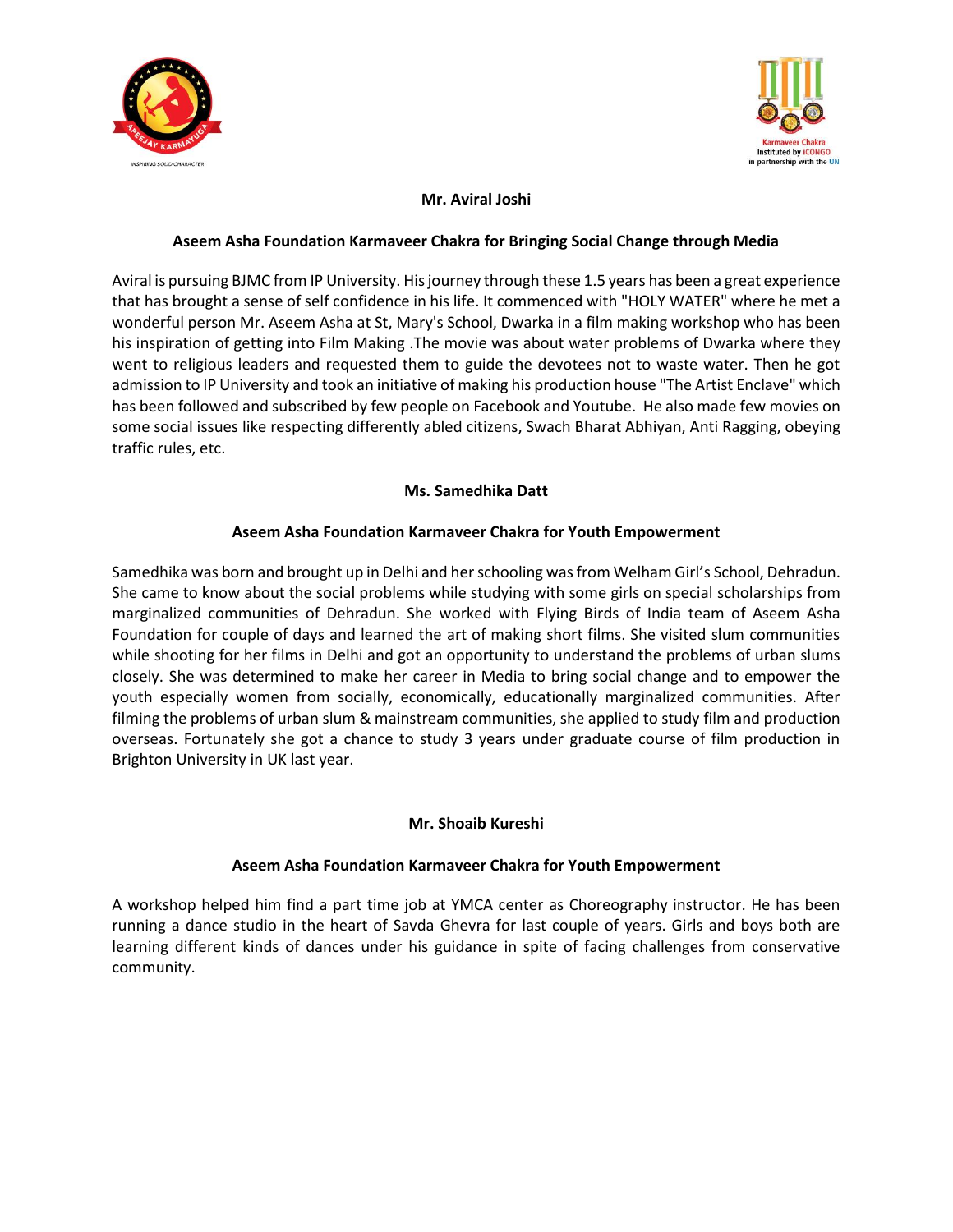



#### **Mrs. Vanaja**

#### **NFED Karmaveer Chakra for Women Empowerment**

Mrs. Vanaja is a family counselor at Thiruvallur Women Special Family Court and adolescent girls of Juvenile Home run by Child Welfare Community, Thiruvallur. She has worked as a practicing counselor since 2002. Her background is in the area of solution-focused counselling and family therapy, as well as de-addiction of affected women. In her illustrious 12 years of career as a counselor, she has counseled hundreds of adolescent girls and women from the juvenile homes and prisons to lead a transformed life and brought them to a path of recovery from stress and low self-esteem. She has boosted self-confidence, guided in goal setting and future aspiration. She has helped them out of suicidal thoughts/suicidal attempts, loneliness and withdrawal syndrome. Just to name a few, she is involved with IRCDS (Integral Rural Community development service) in tie up with TN Social Welfare Department & TN District Child Protection Office that deals with reconciliation of split families, dowry harassment and domestic violence cases referred by Collectorate; All Women Police Station referred cases with Family conflicts, maladjustment with in-laws, illicit relationship and broken family with extra-marital affairs, chemical dependant/ addiction affected broken families; Thiruvallur Women Special Family Court and Puzhal jail. She has MPhil (Psychology), MSc (Guidance & Counseling), MSW, and BA (Psychology).

#### **Prof. R. Rajan**

#### **NFED Karmaveer Chakra for Community Development**

Rajan is an Industry Professional with an overall experience of 24 years from a wider cross section of industries such as Manufacturing, Networking, BPO, KPO, Software Development, Software Testing, IT Networking, SAP, Consulting and Health Care. He is currently working as a Chief Technology Officer for M/s Cura Health Care Pvt Ltd, a company focused on Designing, Manufacturing, Supply, Installation and Servicing of Medical Devices, located in Chennai, Tamil Nadu. His positions include Chief Executive Officer at Cherrytec Intelisolve Ltd wherein he managed the entire Business for Indian Operations and Middle East with SAP, IT Infra and IT GRC practices. He was with Thinksoft Global Services Ltd, a Software Testing Organization for Banking and Financial Services Industry wherein he played multiple roles as Chief Information Security Officer, Chief Data Privacy Officer, Head of Process Engineering, Head of Training and Compliance & Audit Management. He has taken the organization to the highest level of IT Infrastructure and information security Maturity levels. He has then worked as Chief Technology Officer and Process Head for Apcom Group of companies where in he has managed the entire Technology portfolio of all the four companies under the umbrella. He was a Strategic Business Unit Head in TVS Group of companies, wherein he has managed the entire defense & white goods segment with an overall P&L responsibility.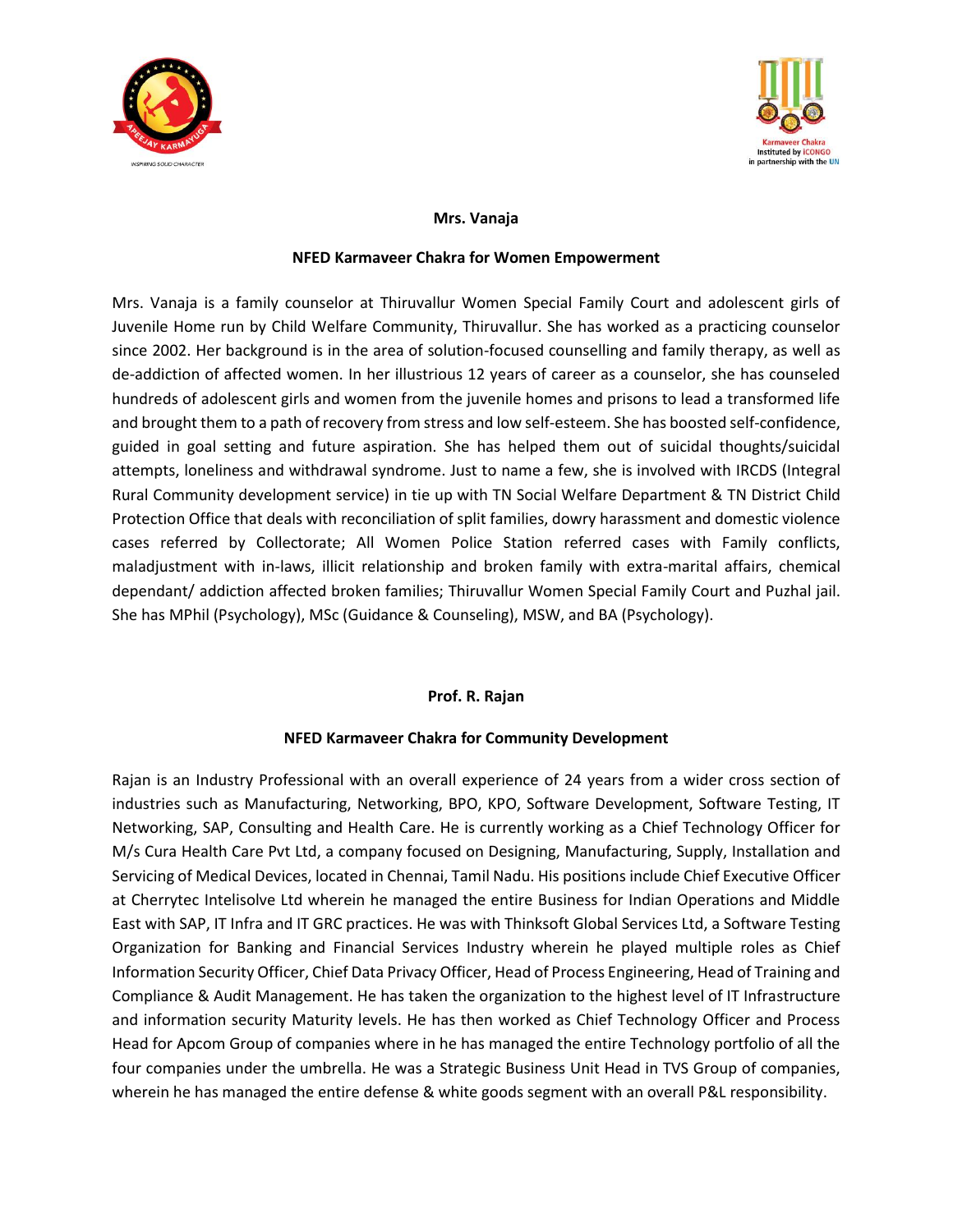



## **Mr. S. Ramachandran**

#### **NFED Karmaveer Chakra for Community Development**

Poet Sura has a teaching experience of over 14 years. He is the editor of 'Desiyam' a monthly magazine for past two years and 'Desiya Valimai' since eight years. He is the founder of "Senthamil Trust. He keeps on donating books the government schools and libraries. He actively participates in the blood donation camps. He has several publications by his name. He also gives stage performances and participates in TV programs.

## **Ms. Shobha Reddy**

#### **Marg Foundation Karmaveer Chakra for Volunteers Doing Exemplary Work in Spreading Smiles**

For the last several years Shobha has been actively associated with the activities of the Orphan children oganised by Marg Foundation. At the same time she is happy that she is able to give back something to the society. She is actually a Nutritionist but could not take up a full time job due to family responsibilities. She was happy to cater to the needs of her Children and Family and involving herself in family business. But the urge to do something for the children, especially orphans was so strong that Marg happened to her at the right time. To give her Time, Energy, Resources for the less privileged and in return she has evolved as a better person. Being the mom of 3 children has indeed guided her in structuring, sharing, organizing the events for these wonderfully talented children. She is happy to say that she is at the forefront of all these activities involving children and elders and her humble request to everyone is to give some time to the orphan gems as they really are valuable to us.

## **Mr. Taashif Iraib**

#### **Marg Foundation Karmaveer Chakra for Volunteers Doing Exemplary Work in Spreading Smiles**

Taashif is a mechanical engineer and is preparing for IAS exam. He has been associated with Marg Foundation, speeding smiles from 2008 and has had a wonderful experience. He was working as a volunteer for the spreading smiles since he was doing his Engineering. He feels privileged to be a part of the spreading smiles to the orphan and unbelonged children. Sharing their experiences has taught him a lot and is always thankful for the blessings he get from them.

## **Dr. Lakshmi Mohan**

#### **D.O.R.A.I. Foundation Karmaveer Chakra for Educational Institution with Social Consciousness**

Dr. Lakshmi Mohan, Deputy Director of Institute of Technology and Management, Chennai has been a very strong supporter of Student Sensitization programs initiated by D.O.R.A.I. Foundation. She is a strong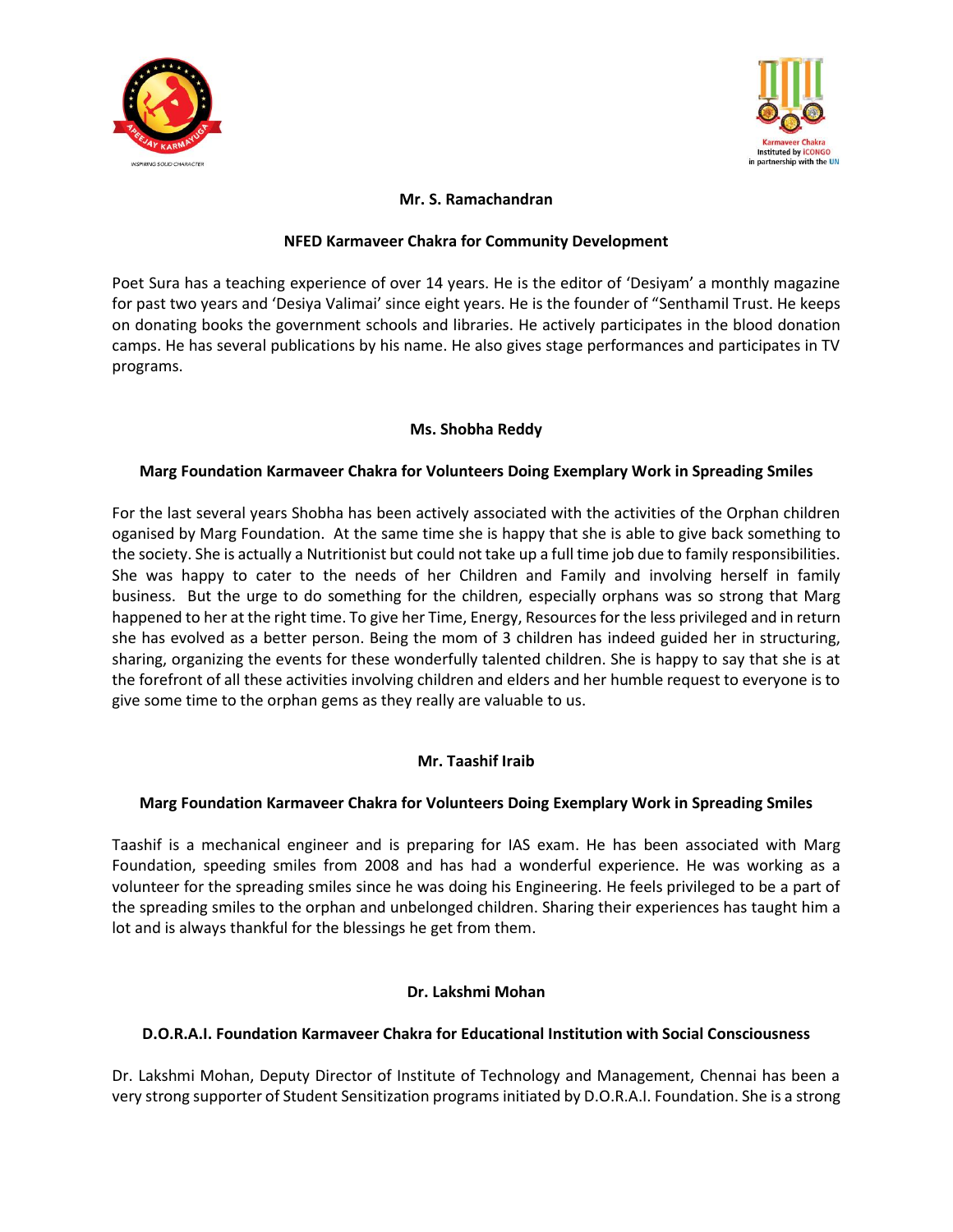



willed lady who has acted upon effectively inculcating the acumen of social consciousness and social change amongst the B-school fraternity. D.O.R.A.I. Foundation is happy and proud to confer the Award upon Lakshmi Mohan from the educational sector to be a standing example of what a positive being ought to be!

#### **Mr. Fairoz Malla**

## **D.O.R.A.I. Foundation Karmaveer Chakra for Outstanding Service in the Face of Natural Disaster**

Fairoz Malla, a mental health professional who looks at people beyond the lens of just a Psychologist. He is an effective communicator during crisis situations that arise out of conflicts. A very Concerned Counselor in times of Rescue and Relief Operations during the Natural Calamity - Disaster Management Program. It's a great support to have someone as dedicated as him in the Valley to ensure productive and fruitful completion of all endeavors of D.O.R.A.I. Foundation. D.O.R.A.I. Foundation is proud to confer the Award upon Fairoz Malla for his selfless contribution in the State of Jammu and Kashmir.

## **Ms. Vaishnavi Srinivasan**

#### **Bhumi Karmaveer Chakra Award**

Passionate about education of children and the environment, Vaishnavi was one of the first volunteers to join Bhumi as early as 2007. She has always put organizational requirements over personal preferences and made immense contributions to the development of almost every project in Bhumi. She started off as a coordinator in the Computer education programme, moved on to establish the English programme, initiate the environment project and support the Mathematics programme over the next few years. She has also been constantly supporting Bhumi's other projects like Joy to the World, Nakshatra and bring smiles in various capacities. Since 2012, she has been volunteering full-time, enthusiastically contributing to every aspect of the organization from volunteer orientations, finance and public relations to the most mundane administrative tasks. She has been an evergreen inspiration to fellow volunteers for her dedication and contribution in making Bhumi one of India's largest volunteering organizations.

#### **Mr. Prakash Selvaraj**

#### **Bhumi Karmaveer Chakra Award**

With his effervescent ideas and indomitable spirit Prakash has been associated with Bhumi since 2006 as a part of the community development and English programmes, and has played a vital role in diversifying the organization's efforts beyond education. He ideated and led the execution of Bhumi's first interorphanage talent festival in 2009. The event has now transformed into Nakshatra, one of the largest of its kind, national festivals for identifying talent in arts and sports, benefitting several thousand children living in shelter homes each year. He was also instrumental in starting the Nakshatra Reach Out programme for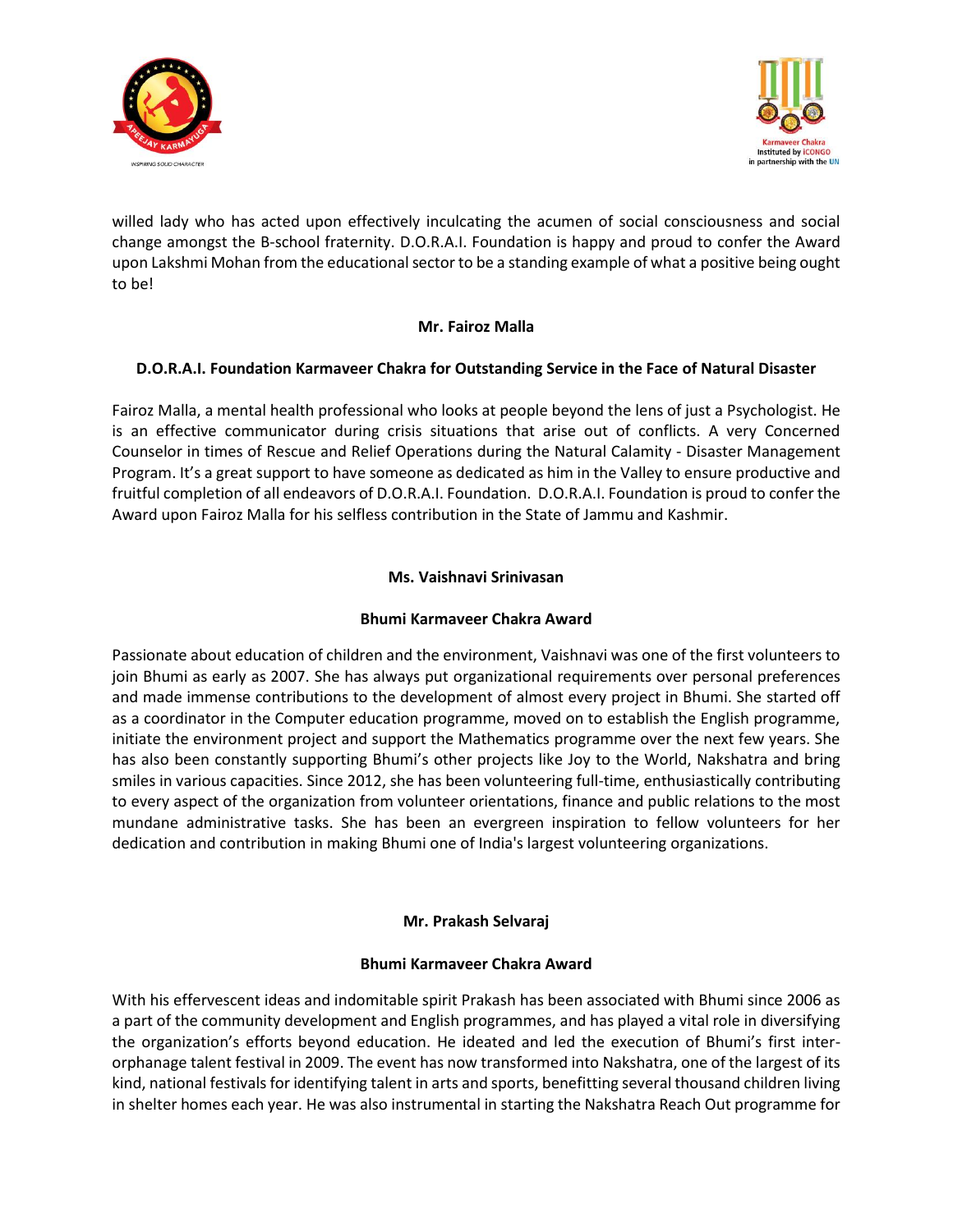



children in shelter homes that nurtures the discovered talent through the year. He is a role model for his sportive nature, perseverance, leadership and has made immense contributions in shaping Bhumi's volunteer focused processes. He continues to volunteer for the organization in various capacities helping Bhumi scale new heights and touch more lives.

## **Mr. Raju Mondal**

## **New Light Karmaveer Chakra Award**

Raju joined New Light in 2002 as a Teacher. He is a dedicated and committed worker for New Light. His positive energy and enthusiasm makes a difference to the children of the centre and puts a smile on their face. He looks for ways to help the community with great enthusiasm. He is a dependable worker and manages to adjust his life whenever unexpected situation arises. He adjusts well to changes in the work place. Raju has good organizational skills and manages to get work done on time. Over the years he has taken on additional responsibility like the Annual Sports and Greeting Card sale of New Light. Raju is ever willing to help not only the children but also his co-workers and seniors. He is an asset to New Light!

## **Ms. Shakhera Bibi**

#### **NISHTHA Karmaveer Chakra**

Shakhera Bibi, wife of a very conservative Muslim family had well realized the situation that her family is heading to owing to erratic, irregular and insufficient rainfall. She decided to start a business but as she belonged to a minority community, going outside home, moving around here and there and talking to other males in particular is treated as a sin and crime. Shakhera slowly but steadily overcame all barriers for entering into a venture. She started preparing lemon water with sugar and salt, plain water with salt and sugar, water with salt sugar with added scent, etc. She started preparing those manually and purchased a machine to pack certain quantity in polythene tube shaped packets and sealing those. She started carrying those in an ice box and selling those 'cold drinks' in markets etc. This has now become quite popular and now she is supplying these in different shops. On 15<sup>th</sup> Aug'2014, Doordarshan Kolkata (Government sponsored TV channel) organized an event on status of women in India. The story of Shakhera Bibi was shared and it touched the heart of many.

## **Dr. Madhumita Banik Roy Choudhury**

#### **Porosh Karmaveer Chakra**

Dr. Madhumita is a pediatrician by profession and popularly known as 'Kolkata's didi among her patients. She is very popular among her patients, not only because of her affable and friendly disposition but also because she often sends them packing with a 'No medicines' prescription! She has associated with Porosh to carry on the good work and has now taken on the role of chief mentor of health related activities of Porosh. She has helped them to design both the preventive and the curative aspects of Project Aarogya,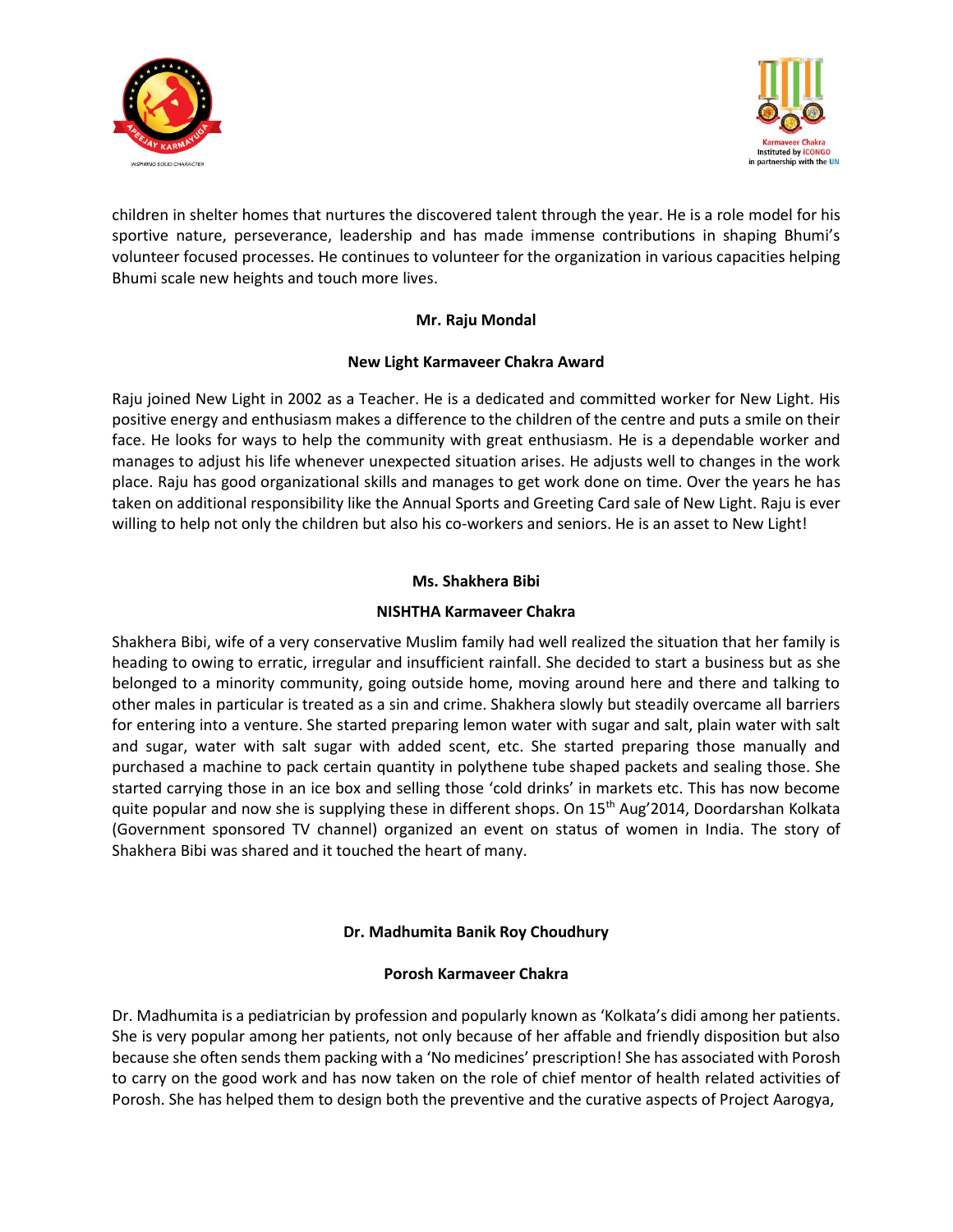



the health project of Porosh. Before joining Project Aarogya of Porosh she had collaborated with Children International's SAHAY project, under which she used to run a health clinic for underprivileged children and Hope International where she used to work with street children. Currently she is also associated with another NGO, LIFE, who are working in villages around Bolpur, Birbhum.

## **Mr. Pradip Mitra**

## **Porosh Karmaveer Chakra**

Pradip Mitra has been an integral part of Porosh Society for the Underprivileged since its inception. Mr. Mitra is primarily responsible for the facilitation of the two flagship health programs, Project Aarogya and Project Amrita at our beneficiary sites. The hardest part considering the various health projects is the steady availability of qualified medical personnel who would travel to the interiors of remote villages and provide their medical services. Mr. Mitra can be often found convincing and cajoling doctors to be a part of our initiative. He meticulously oversees the availability of doctors both for our routine health checkups and for our specialized health camps. Apart from his cardinal responsibility Mr. Mitra maintains liaison with various health organizations and fellow NGO's working in the field of preventive and curative health care. Joining Porosh Society for the Underprivileged, Pradip Mitra was associated with New Alipur Prayaas Welfare Society, Birbhum, Sainthia chapter. The organization apart from providing academic guidance and career counseling also provides education scholarships to 100 students across state.

# **Mr. Debraj Chowdhury**

## **Sacred Heart School Karmaveer Chakra**

Mr. Chowdhury joined the institution in 2008 and is continuing with us till date. He is entrusted in teaching classes VI - X in the Arts subjects. He has done his schooling from Don Bosco School, Park Circus. He has graduated in Commerce (B.Com) from St. Xavier's College. He has completed his B.Ed. in 2014. He is extremely talented and dedicated to his profession. He untiringly assists the management and is a patient listener to the students who face any difficulties in their day to day studies. He also counsels the students and provides them the correct guidance in their lives. His performance in the field of profession is commendable.

## **Mr. Curtis Joseph Rosario**

## **Sacred Heart School Karmaveer Chakra**

Mr. Rosario joined the institution in 2008 and is continuing with us till date. He is entrusted in teaching Class I and Computer Application in the Junior Section (I - V). He has done his schooling from St. Anthony School and done a professional course in Computer Application. He is extremely talented and dedicated to his profession. He untiringly assists the management and is a patient listener to the students who face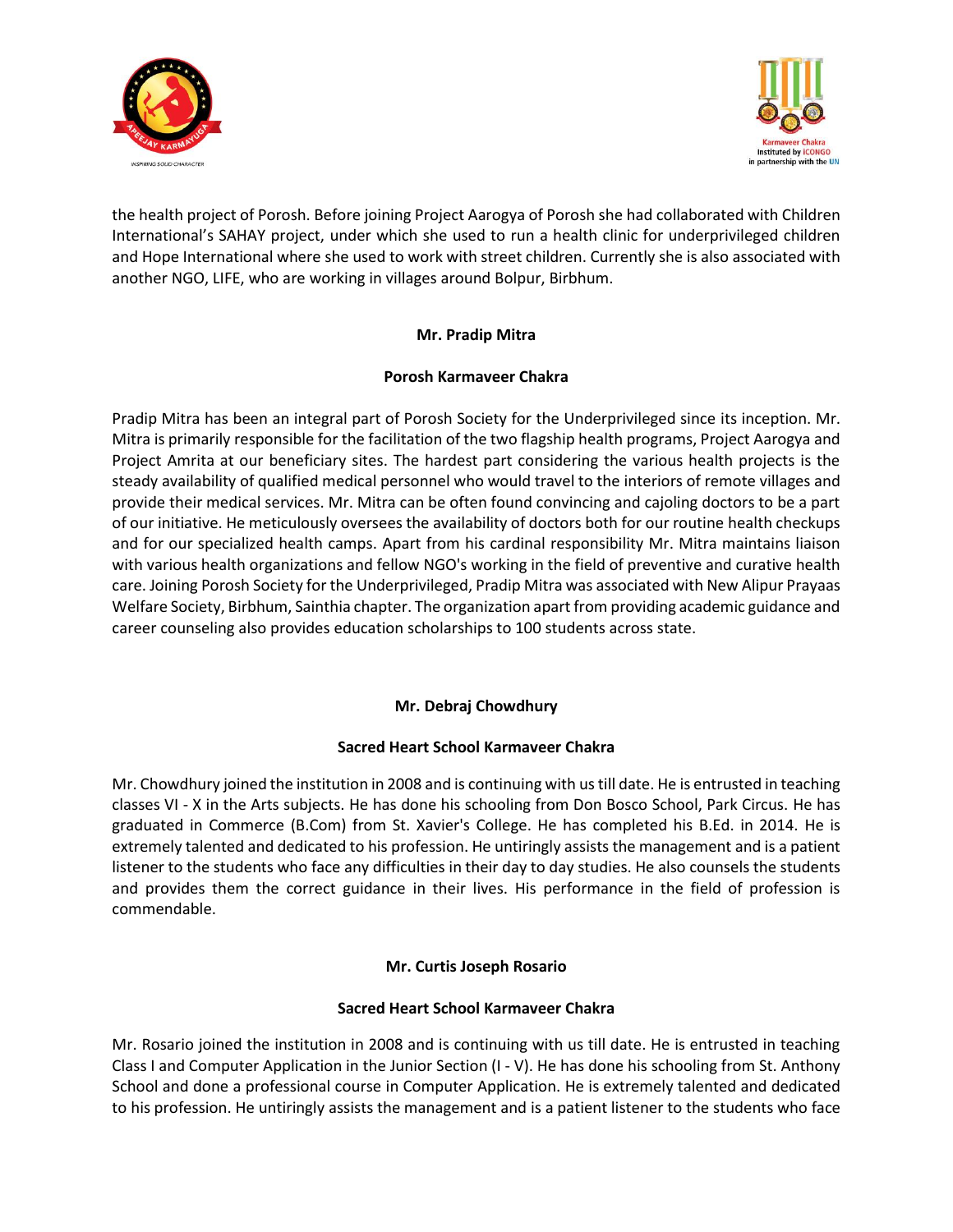



any difficulties in their day to day studies. He also counsels the students and provides them the correct guidance in their lives. His performance in the field of profession is commendable.

#### **Ms. Shampa Roy**

## **Trinita Karmaveer Chakra**

Shampa has been working to enable the most vulnerable adolescent girls to cope their schooling and stop school dropout. She has promoted quality improvement in enhancing the self-confidence and creating awareness on the consequences of early marriage which was rampant among the minorities Muslims girls in the operational areas.

#### **Ms. Rubina Quaiyyum**

#### **FOCUS Karmaveer Chakra**

Rubina Quaiyyumis a very favorite and popular teacher in the slum school situated in Ward No.61 & 64 Wards of KMC. She is dedicated towards her mission to teach the poor children of marginalized section and become a responsible citizen. She joined FOCUS in 2004 as a Community worker and very successful in mobilizing local community and stakeholders. She organized two people Slum Committee for proper implementation of Government schemes and facilities in the ward. She regularly organizes Parents meetings makes aware them about their rights, duties towards their children and community. Community knows her by name share their sufferings and problems at personal level.

#### **Mr. Ramesh V**

#### **eVidyaloka Karmaveer Chakra for People who have Contributed to the Cause of eVidyaloka, Voluntarily, Leveraging their Professional Capacity and within the Legal and Ethical Framework**

People with a blend of hard work, technical expertise and integrity belong to a rare group of species. Ramesh is an epitome one such personality. Broadband connectivity is one of the life line of eVidyaloka operations and Ramesh has been there for us at every step of our journey since 2011. His contributions varies from sharing possible connectivity and plan options from BSNL, advising on technical expertise, to connectivity status and not limited to connecting with the appropriate engineers and technicians in as remote as Bero in Jharkhand, sitting from Kannur in Kerala. And most significant part is, not an inch outside the official framework of BSNL as an organisation. We now have explored a range of telecom solutions right from Landline Broadband to Smart WIFI and everything in between. And make the classes at eVidyaloka. We can't imagine being where we are without Ramesh's volunteering contributions well within his professional capacity without an iota of conflict of interest, at any point in time.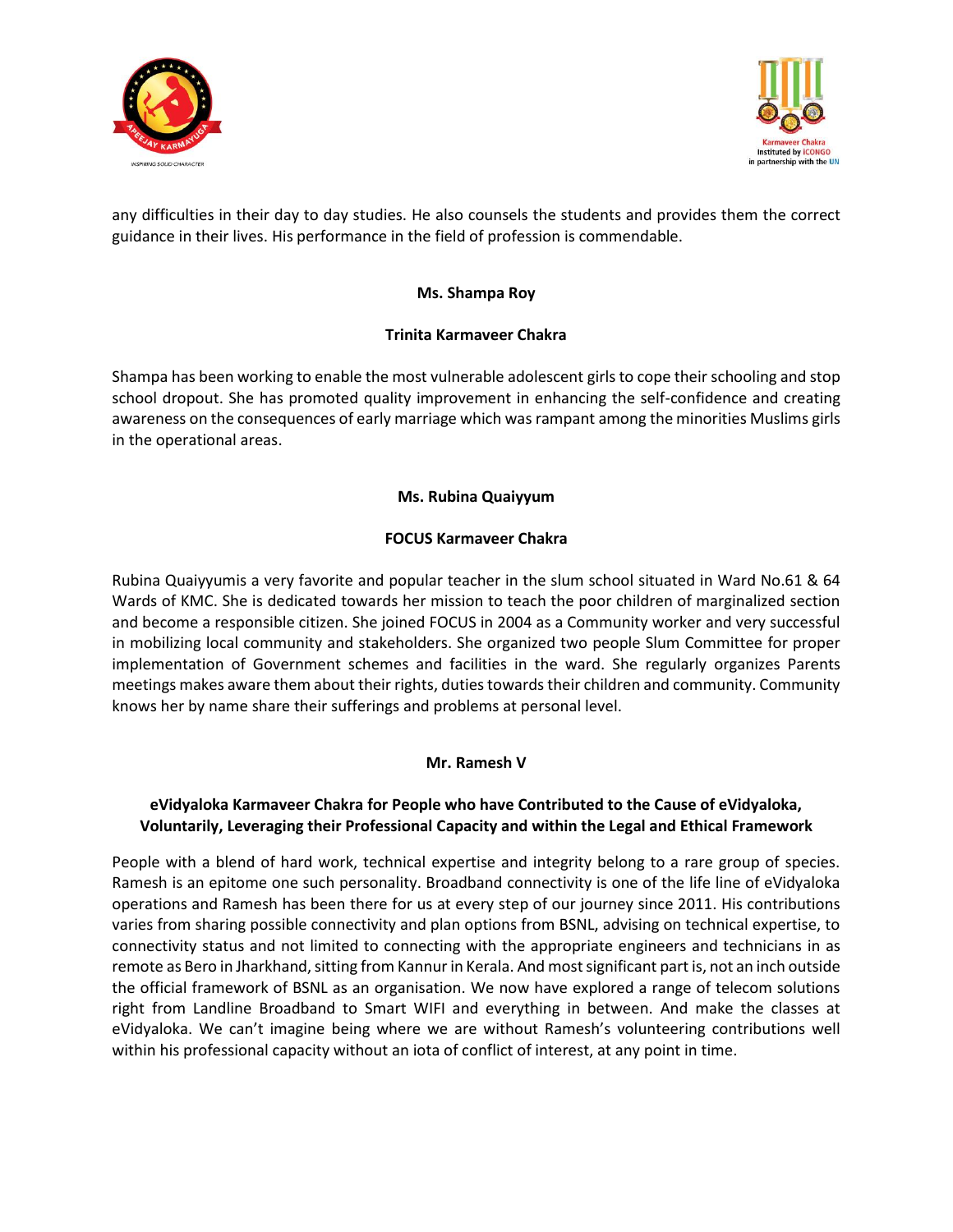



## **Mr. Karthik Bala**

## **eVidyaloka Karmaveer Chakra for People who have Contributed to the Cause of eVidyaloka, Voluntarily, Leveraging their Professional Capacity and within the Legal and Ethical Framework**

Technologist at heart, an Entrepreneur by Nature, Karthik, aged 31 is the CEO of a Software engineering firm, Headrun Technologies in Bangalore. Karthik was engaged with eVidyaloka initially, with Headrun as a technology service provider. We recall making a commercial conversation only at the first meeting in 2012 and never ever after that. Apart from his engineering working on My eVidyaloka platform, Karthik works with enthusiasm, to make the technology work for eVidyaloka every single day. His contributions vary from surplus server capacity to his surplus mindshare to give shape to the Technology platform of eVidyaloka. Today it is difficult even for him, to stop thinking and caring about eVidyaloka and its cause for the deserving children in rural villages. What is most invaluable is not the tangible resource support or funding, but his unwavering belief in the success of eVidyaloka, always with a smile and never with even an iota of obligatory tone. It's his eVidyaloka, today!

## **Mr. Arunopol Seal**

## **Tiljala Shed Karmaveer Chakra**

Arunopol Seal is a Project Officer for Tiljala Shed working for the underprivileged sections of the society. He is currently involved in capacity building of community leaders. He helps in establishing contacts with the people of the community and helps them form co-operative groups. He conducts training sessions in seven districts of the state. He is currently involved in a self-initiated research on 'various meaning of mountains' to those people who live in the Himalayas as well as in the West.

## **Mr. Ashok Kumar**

## **Literacy India Karmaveer Chakra**

Born to a farmer family in West Bengal, Mr. Ashok Kumar - a Meritorious Ex-Service man from Indian Air force is presently associated with Panchayat & Rural Development Department, Govt. of West Bengal. He has dedicated his life to elevate & inspire the tribal groups like Birhor in Purulia so that the next generation are able to learn education and can involve in the flow of technology. He on his own initiative mobilised the parents in order to send the children to the school.

## **Mr. Ajay Kumar Choudhury**

## **Literacy India Karmaveer Chakra**

Mr. Ajay Kumar Choudhury teacher - in- charge in Sastri Shiksha Sadan School at Liluah Howrah has devoted his life to bring out the change among the scavengers' community in Howrah Belgachia.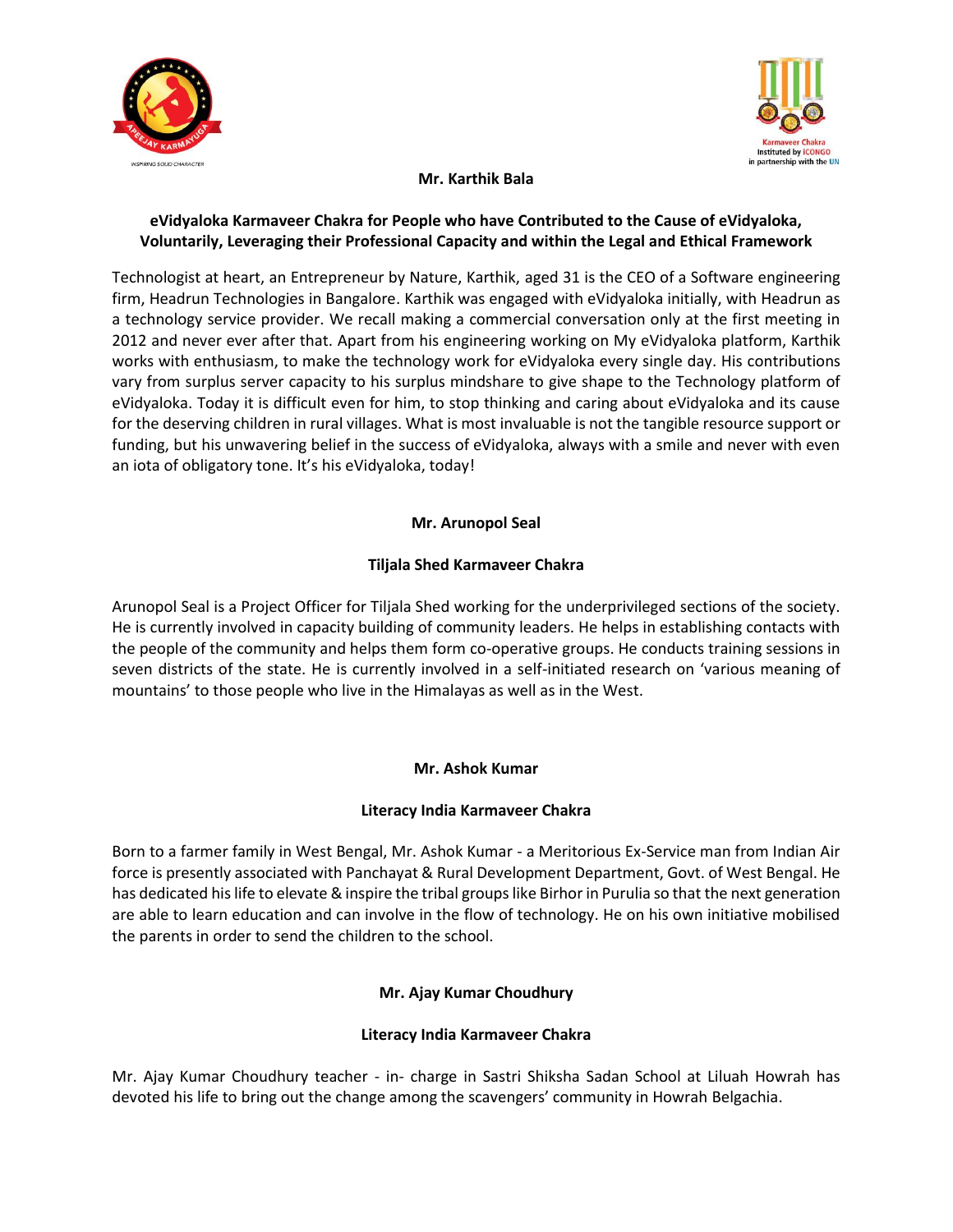



Graduated from University of Calcutta in the year 2002, he had got job in Govt. Primary School in the year 2003 at Howrah Liluah. He had faced real challenge to mobilize the children of scavengers' toward school. He along with team of teachers regularly visited to track children from dumping ground where heaps of garbage laid down and where children are working for sorting out the garbage with Rs.100. The school is now running with 450 children.

## **Dr. Bappaditya Mondol**

## **Prantakatha Karmaveer Chakra**

A renowned psychiatrist by profession is currently associated with Bangur Govt Hospital in Kolkata. A passionate mental health activist, compassionate and deeply connected with mental health movements & HIV/AIDS care. Dr. Mondol has been consistent with providing free psychotherapy and support to many youngsters in their personal and profession strive. He has been consistently supporting the fight for mental health. He has also been associated with several organizations which work with children and young patients with terminal illness. Since the starting of Prantakatha, Dr. Mondol is with Prantakatha and now is at our board.

## **Advocate Suman Ganguly**

## **Prantakatha Karmaveer Chakra**

Mr. Suman Ganguly is a young and dynamic lawyer, currently practicing at different courts in Kolkata including High court. He is passionate on gender justice and also in bringing justice to every one's door step. Mr. Ganguly has been continuously helping people who are from economically or otherwise marginal sections of population free of cost. At the same time he is passionate in spreading legal awareness to many people who need it.

## **Dr. R. K. Agarwal**

## **DI Karmaveer Chakra for College Principal Maintaining Most Green Campus**

The Director, Dr. R K Agarwal, is B.Tech from I.I.T Kanpur, M.S. from Cranfield Institute of Technology, UK and Ph.D from Indian Institute of Science (IISc), Bangalore. Having studied at these eminent institutions, he possesses a thorough understanding of the functioning, resources and processes involved in achieving academic excellence. In addition to the excellent academic background, the Director has vast teaching and research experience including over 10 years of pioneering Research & Development work on the AWACS project at Center for Airborne Systems, DRDO, Bangalore. During his more than ten years tenure at AKGEC, he has been persistently working towards setting new bench marks in academic excellence and industry-academia collaborations to make the students globally competitive and employable.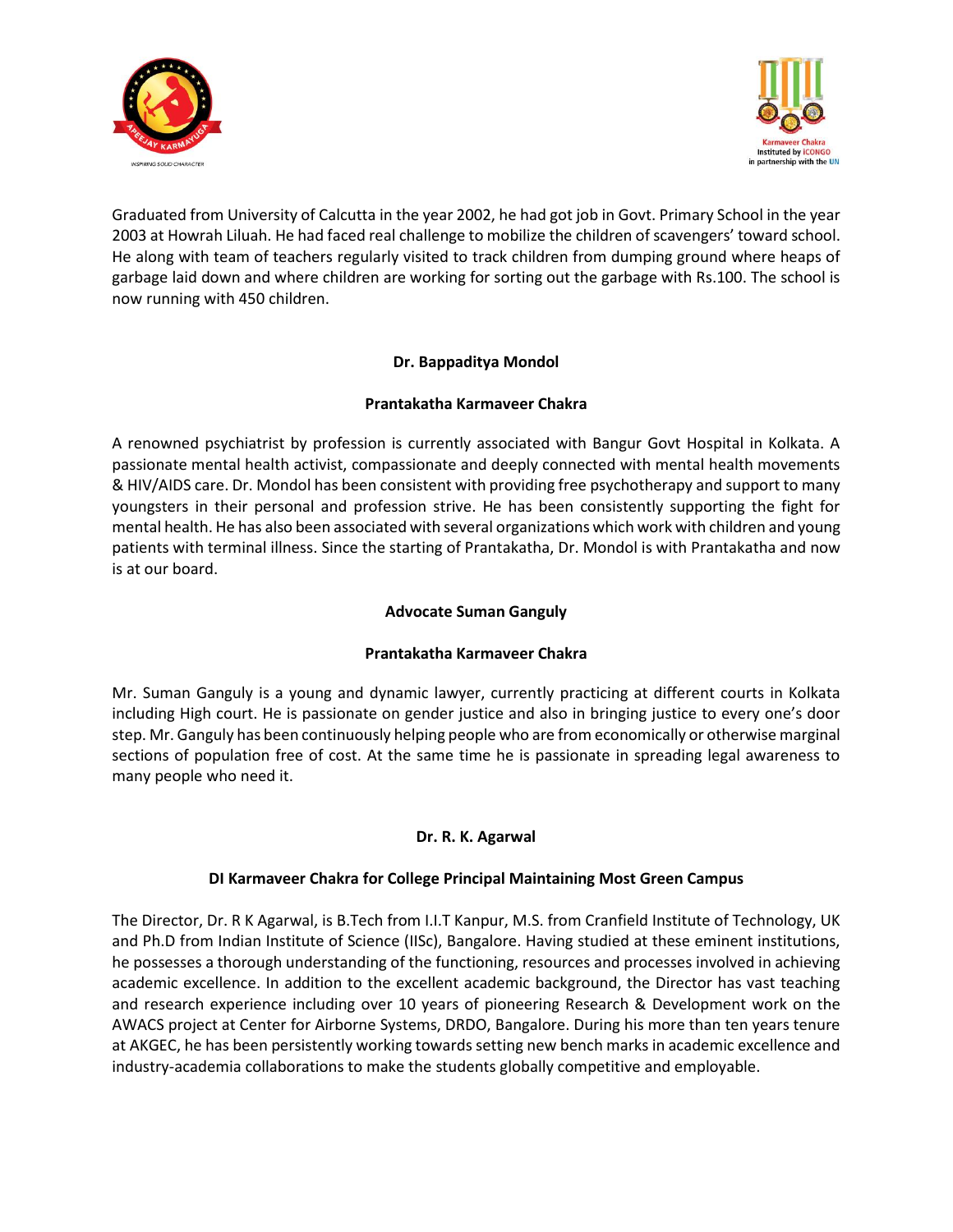



# **Ms. Shefali Raj**

## **DI Karmaveer Chakra for College Principal Maintaining Most Green Campus**

Shefali Raj had been associated with Pranveer Singh Institute of Technology (PSIT) & PSIT College of Engineering as the Director Corporate Relations for about 5 and half years now and has been instrumental in completely transforming the Brand Image of the institution. She has been able to position the college amongst corporates as an institution of Choice as far as recruitment is concerned and amongst parents/students as a place for great academic learning. The college today can take pride in the fact that it has produced successful engineers who are recruited by Top Corporates. She has also been a Trainer to reputed Organizations and industrial houses like PepsiCo, Pantaloons, STEP-HBTI, Kanpur University, and Institute of Chartered accountants, etc.

## **Ms. Shilpi Choudhury**

## **Veer Kathakar Karmaveer Chakra for Performing Arts and Scriptures**

Shilpi Choudhary is known as HAUTE COUTURE (high fashion) designer, stylist and fashion historian. Her brand is called SHILPI CHOUDHURY HAUTE COUTURE. Her work is experimental, innovative and progressive. Her work is the hallmark of modernism and post modernism. She promotes radical social reforms with a gothic touch. She spreads education and social awareness through her designs. With themes like anti-narcotics, ethical treatment to animals, wonders of women (women's empowerment) peace and tolerance (sufi) anti-terrorism and being eco-friendly. Her area of interest and specialization is the promotion of Virgin tribal weaves and embroidery of India. She uses tribal weaves, embroidery and fabric to create an international haute couture look. She has worked with tribal weaves and block prints from kutch, lambani, toda, naga, mizo, manipuri, sambhalpuri, pipli, bagru, sanganeri. Classical weaves and embroidery like benaras, brocade and zardozi, tribal bhutanese fabric is her new couture line. Her effort is to create an international awareness about the wonder weaves of incredible India. She considers the revival of Indian tribal weaves as her social responsibility.

## **Ms. Abhishikta Bhattacharjee**

## **AIBF Karmaveer Chakra for Educational & Awareness Programme**

Abhishikta Bhattacharjee, a Masters in Commerce and a teacher by profession, has been working as a social activist since 2011. She teaches students who have been denied education due to shortage of funds. Besides teaching, she helps in collecting funds for AIBF for smooth functioning of their activities, gives the students dresses, stationeries and even food for the well-being of the students.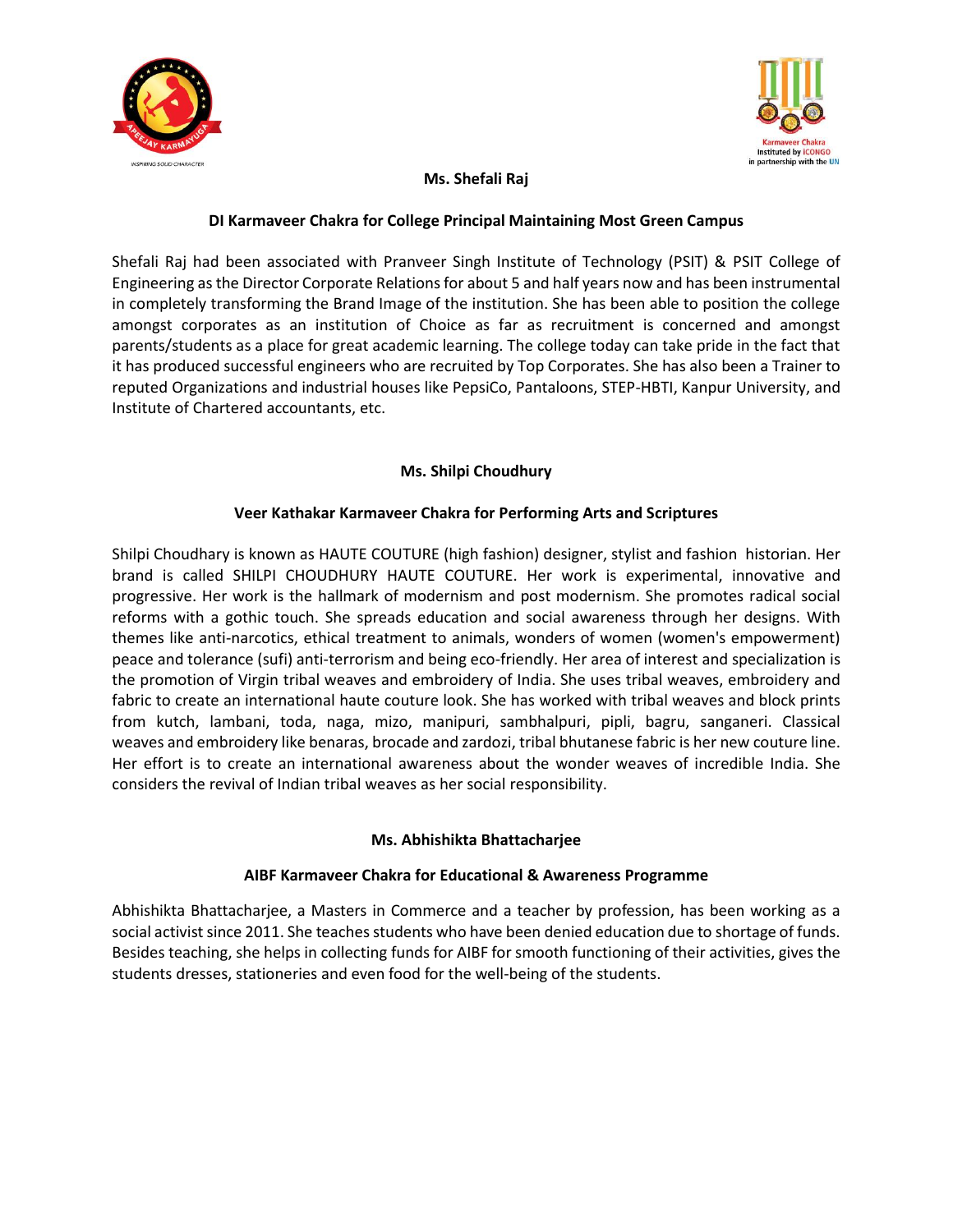



# **Mr. Souvik Roy**

#### **AIBF Karmaveer Chakra for Educational & Awareness Programme**

Souvik Roy, MTech in Computer Science, started working with AIBF in 2011 for promoting education and spreading the awareness for need of education. He conducts ICT & IEC programmes in remote areas of West Bengal where computers are looked upon as a phobia. His main work has been to spread the awareness about usage of computers among the uneducated youth of our country.

#### **Mr. Rajat Sanyal**

## **AIBF Karmaveer Chakra for Cultural & Motivational Program**

Rajat Sanyal started working with AIBF since 1998. A theatre person by choice, he writes plays based on moral values and uses them as a medium to teach children of slum areas studying in local municipal schools the values of life.

#### **Ms. Soma Sanyal**

## **AIBF Karmaveer Chakra for Cultural & Motivational Program**

Soma Sanyal, a school teacher by profession, has been working with AIBF since 1998. She has so far staged around 50 plays with her students. She has been teaching underprivileged children for more than 12 years and imparted free coaching to rural and destitute children. She also conducts weekly classes between 6 – 14 years on the Bal Bikash project where she imparts value education along with meditation storytelling.

## **Mr. Amit Datta**

#### **AIBF Karmaveer Chakra for Social, Economical & Youth Awareness**

Amit Datta, a banking professional, has been associated with AIBF since 2009. His main work has been to create an alcohol free society by running campaigns on perils of drug & alcohol addiction. His other key work is to preserve ecology and biodiversity in rural areas, saving ponds, tanks, lakes and rivers.

#### **Ms. Surupa Datta**

#### **AIBF Karmaveer Chakra for Social, Economical & Youth Awareness**

Surupa Datta, a housewife, has been contributing in her own little way for treatment of poor patients suffering from heart diseases and other ailments which require huge amount of money. Apart from this, she also collects funds for buying garments and winter wear for the poor and needy of her community and inspires her children to do the same.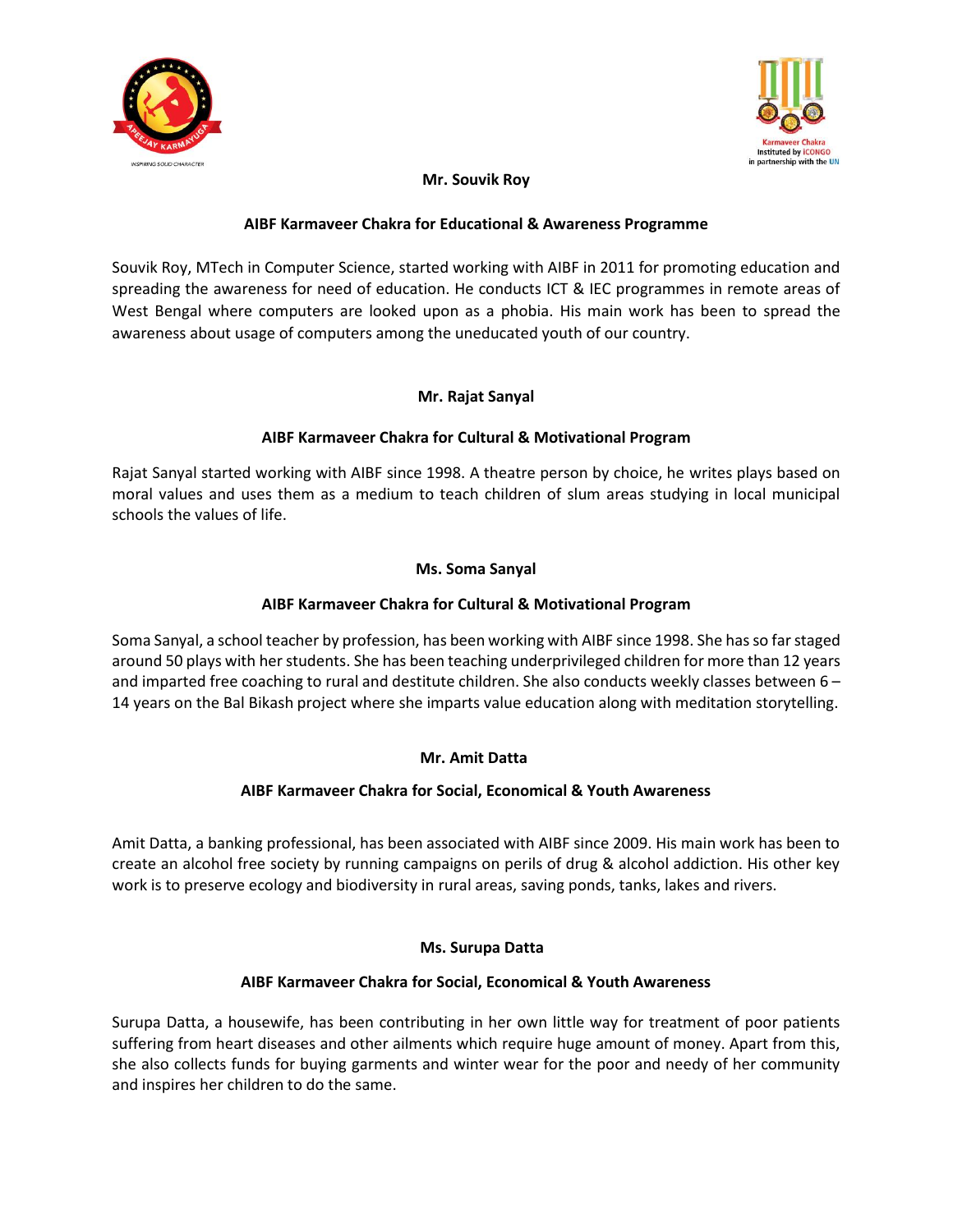



## **Ms. Kalpana Singh**

#### **Parikrma Karmaveer Chakra**

Kalpana Singh was born and brought up in Bangalore. She began her teaching career in 1985 in a school in Hyderabad. Life's challenges brought her back to Bangalore where she began life all over again with her three children. Fate brought her to Ms. Shukla Bose and Parikrma Humanity Foundation. Kalpana joined Parikrma Humanity Foundation as Head - Academic Administration since Parikrma's inception. Coming from a family of journalists, she has always enjoyed writing. In 1995, she authored a series of five textbooks on moral values called 'The Light of Wisdom' published by Arkbird Publishers, Hyderabad. Her stories have been inspired from life and people she comes across. She is also a poet whose words flow from the inspirational students and adults that she works with in Parikrma. An accomplished compere, she has worked for the Department of Tourism, Government of Andhra Pradesh and the Indian Council of Cultural Relations as an announcer.

# **Ms. Chethana Murthy**

## **Parikrma Karmaveer Chakra**

Chethana Murthy is a social worker who joined Parikrma in 2006 as the Co-ordinator of the Community Development Services Department of Parikrma Humanity Foundation. In her role as the link between the community and the 4 Parikrma schools that the Foundation runs, Chethana has been very proactive in working with the community. She has been co-ordinating the self help groups for mothers, de-addiction programs for fathers, counselling for the families, nutrition programs for mothers and other community improvement initiatives. Chethana has been an inspirational social worker who believes in a no-nonsense approach. She is direct with the parents and community telling them of the pros and cons of a problem that they are facing and comes out with doable solutions for the same. Parents believe in her words and share all their problems with her.

## **Mr. Sanjib Dey**

## **Apeejay Shipping Karmaveer Chakra**

An ex-Navy personnel, Sanjib Dey took voluntary retirement from Indian Navy after having served the nation for 15 years. He fought at Kargil from the Western Fleet and was a major member of the rescue operation at Kandla port when earth quake hit the port for 26 days. Having joined Apeejay Shipping in 2011, he has ever since been involved in ISR™ activities of the Group be it teaching children of hawkers living around Governor's House, teaching children from minority communities living around Park Circus area of Kolkata to teaching students living in remote areas of Jharkhand over SKYPE. Passionate about bringing about a change in the lives of the less privileged, Sanjib Dey is more than eager to devote his time to the benefit of society.